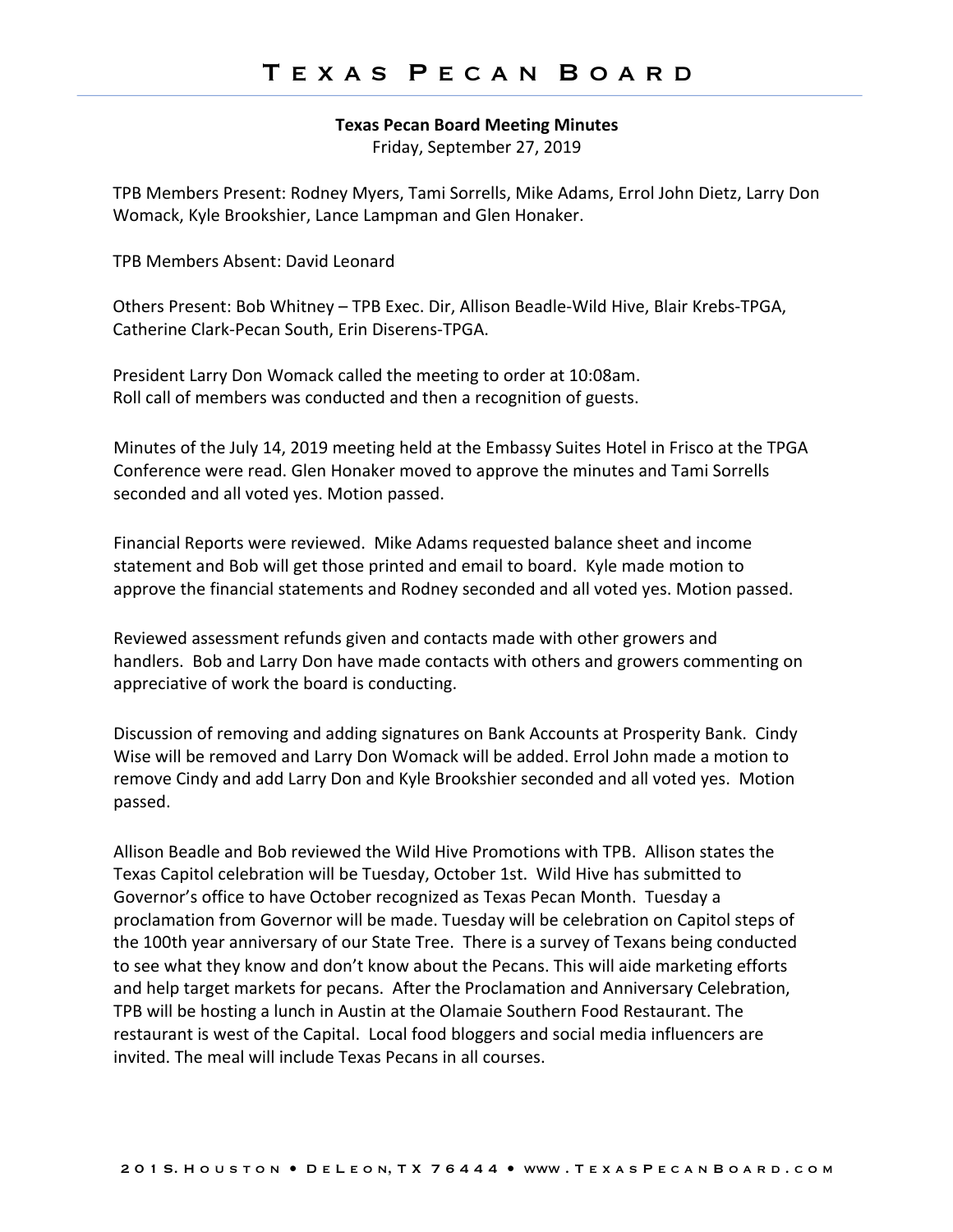Allison also states that next week there will be an orchard tour to both Berdoll and Swift River Pecan orchards. The tour includes 15 people including chefs and product researchers. Brands to included are Chobani, Nana Jo's, Blue Bell Ice Cream, Amplify Snacks, HEB Restaurant Chef, Empire Bakery, Roots Chicken Shack, Texas Monthly, Snack and Wholesale Bakeries, Olamaie Chef, and other media outlets.

Wild Hive has also created a Texas Pecan Booklet showing what sets Texas Pecans apart and the print pieces will be launched next week. Bob states this is a premier piece. Press releases for Capitol celebration and media alerts will be forwarded to TPGA. Board reiterates to Allison that she and her team are doing a great job!

Bob and Allison were asked to share about the Snickers Bar story. Bob states CBS out of Dallas ran story on Texas Pecan Snickers Bar in Breaking News. Allison added that Megan had followed a story on Twitter of Mars traveling country to find the next nut for limited edition Snickers Bar. Coverage of the Pecan Snickers was also seen on the Today show on 9/27/19. Larry Don adds that Mars Family member request the Texas pecan. Blair adds they have reached out to Weber Shanwick and they have a past employee who now works for Mars. Bob asked Alex with the APC is they had initiated this? Kathryn says APC is digging to see who needs credit for this? Larry Don added this is a big deal for the "Texas Pecan".

Board reviewed election procedure for the 2020 Director positions. Tami, Lance, and Glen are up for reelection. Larry Don stated no motion needed.

Larry Don asked Blair and Bob to give an update on the TPGA meeting from 9/24/19. Blair states AgrLlife representatives were in attendance to the dinner. TPGA is putting pressure to get positions filled by October. Blair states the Bill Ree is positioned to be a shared position with grapes. Larry Stein is helping to fill the Leo Lombardi position. There is a delay in hiring due to new director.

Bob Whitney lead update on pecan weevil. He states the is a state coordinator and the TDA are working together. We may be asked for funding in New Mexico and Texas for growers and consumers information pamphlets. USDA may be getting involved. Currently trying to develop a task force on how to handle in the future. Possibility to work with TDA to open up transportation lines with certification. Blair stated the growers seem to be coming to the conclusion that there is a solution. Not nearly a polarized as in July meeting. Patrick and TDA will be looking to us for direction as we continue to solve the issue.

Bob Whitney, Exec. Dir. Reported on TPB specific activities and office activities since the last meeting. No action taken.